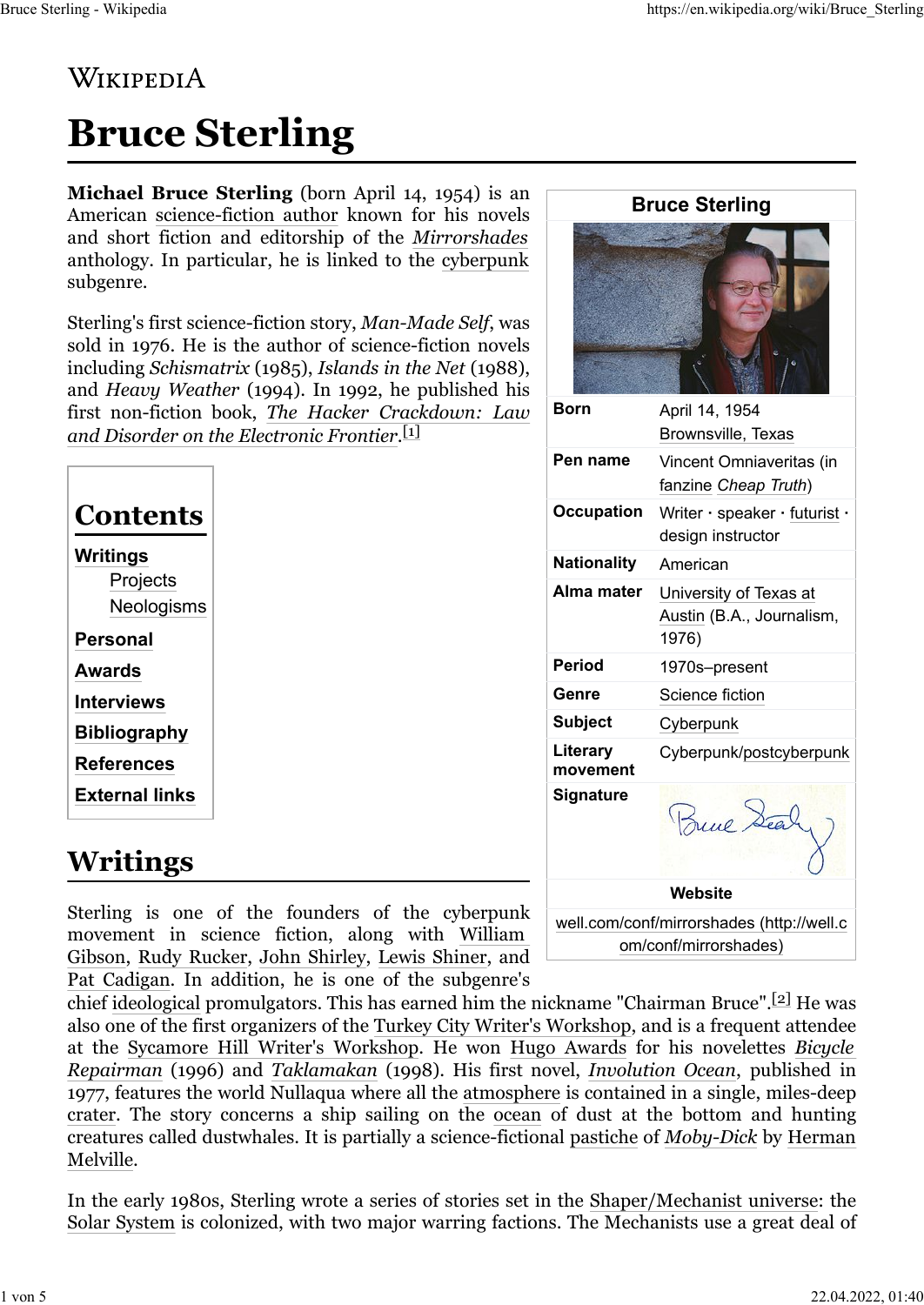computer-based mechanical technologies; the Shapers do [genetic engineering](https://en.wikipedia.org/wiki/Genetic_engineering) on a massive scale. The situation is complicated by the eventual contact with [alien](https://en.wikipedia.org/wiki/Extraterrestrial_life) [civilizations;](https://en.wikipedia.org/wiki/Civilization) humanity eventually splits into many subspecies, with the implication that some of these vanish from the galaxy, reminiscent of the [singularity](https://en.wikipedia.org/wiki/Technological_singularity) in the works of [Vernor Vinge.](https://en.wikipedia.org/wiki/Vernor_Vinge) The Shaper/Mechanist stories can be found in the collection *Crystal Express* and the collection *Schismatrix Plus*, which contains the novel *Schismatrix* and all of the stories set in the Shaper/Mechanist universe. [Alastair Reynolds](https://en.wikipedia.org/wiki/Alastair_Reynolds) identified *Schismatrix* and the other Shaper/Mechanist stories as one of the greatest influences on his own work.<sup>[\[3\]](https://en.wikipedia.org/wiki/Bruce_Sterling#cite_note-3)</sup>

In the 1980s, Sterling edited the science fiction critical fanzine *[Cheap Truth](https://en.wikipedia.org/wiki/Cheap_Truth)* under the alias of Vincent Omniaveritas. He wrote a column called *Catscan* for the now-defunct science fiction critical magazine *SF Eye*.

He contributed a chapter to *Sound Unbound: Sampling Digital Music and Culture* (The MIT Press, 2008) edited by Paul D. Miller a.k.a. [DJ Spooky.](https://en.wikipedia.org/wiki/DJ_Spooky)

From April 2009 through May 2009, he was an editor at [Cool Tools.](https://en.wikipedia.org/wiki/Cool_Tools)[\[4\]](https://en.wikipedia.org/wiki/Bruce_Sterling#cite_note-4)



Bruce Sterling at the 2010 [Augmented Reality Event](https://en.wikipedia.org/wiki/Augmented_Reality_Event)

Since October 2003<sup>[\[5\]](https://en.wikipedia.org/wiki/Bruce_Sterling#cite_note-5)</sup> Sterling has blogged at ["Beyond the](http://blog.wired.com/sterling/)

[Beyond" \(http://blog.wired.com/sterling/\),](http://blog.wired.com/sterling/) which is hosted by *[Wired](https://en.wikipedia.org/wiki/Wired_(magazine))* along with contributions to other print and online platforms like the Magazine of Fantasy  $\&$  Science Fiction.<sup>[\[6\]](https://en.wikipedia.org/wiki/Bruce_Sterling#cite_note-6)</sup>

His most recent novel (as of 2013) is *Love Is Strange* (December 2012), a Paranormal Romance (40k).

#### **Projects**

He has been the instigator of three projects which can be found on the Web -

- **The [Dead Media Project](https://en.wikipedia.org/wiki/Dead_Media_Project)  A collection of "research notes" on dead media technologies,** from [Incan](https://en.wikipedia.org/wiki/Inca) [quipus,](https://en.wikipedia.org/wiki/Quipu) through Victorian [phenakistoscopes,](https://en.wikipedia.org/wiki/Phenakistoscope) to the departed [video game](https://en.wikipedia.org/wiki/Video_game) and home computers of the 1980s. The Project's homepage, including Sterling's original *Dead Media Manifesto* can be found at [http://www.deadmedia.org](http://www.deadmedia.org/)
- The [Viridian Design Movement](https://en.wikipedia.org/wiki/Viridian_Design_Movement)  his attempt to create a "green" design movement focused on high-tech, stylish, and ecologically sound design.  $[7]$  The Viridian Design home page, including Sterling's *Viridian Manifesto* and all of his *Viridian Notes*, is managed by [Jon](https://en.wikipedia.org/wiki/Jon_Lebkowsky) [Lebkowsky](https://en.wikipedia.org/wiki/Jon_Lebkowsky) at [http://www.viridiandesign.org.](http://www.viridiandesign.org/) The Viridian Movement helped to spawn the popular "bright green" environmental weblog [Worldchanging.](https://en.wikipedia.org/wiki/Worldchanging) WorldChanging contributors include many of the original members of the Viridian "curia".
- **Embrace the Decay a web-only art piece commissioned by the LA Museum of** Contemporary Art in 2003.[\[8\]](https://en.wikipedia.org/wiki/Bruce_Sterling#cite_note-8) Incorporating contributions solicited through The Viridian Design 'movement', Embrace the Decay was the most visited piece/page at LA MOCA's Digital Gallery, and included contributions from Jared Tarbell of [levitated.net \(http://www.levit](http://www.levitated.net/) [ated.net/\)](http://www.levitated.net/) and co-author of several books on advanced Flash programming, and Monty Zukowski, creator of the winning 'decay algorithm' sponsored by Bruce.

#### **Neologisms**

Sterling has coined various [neologisms](https://en.wikipedia.org/wiki/Neologisms) to describe things that he believes will be common in the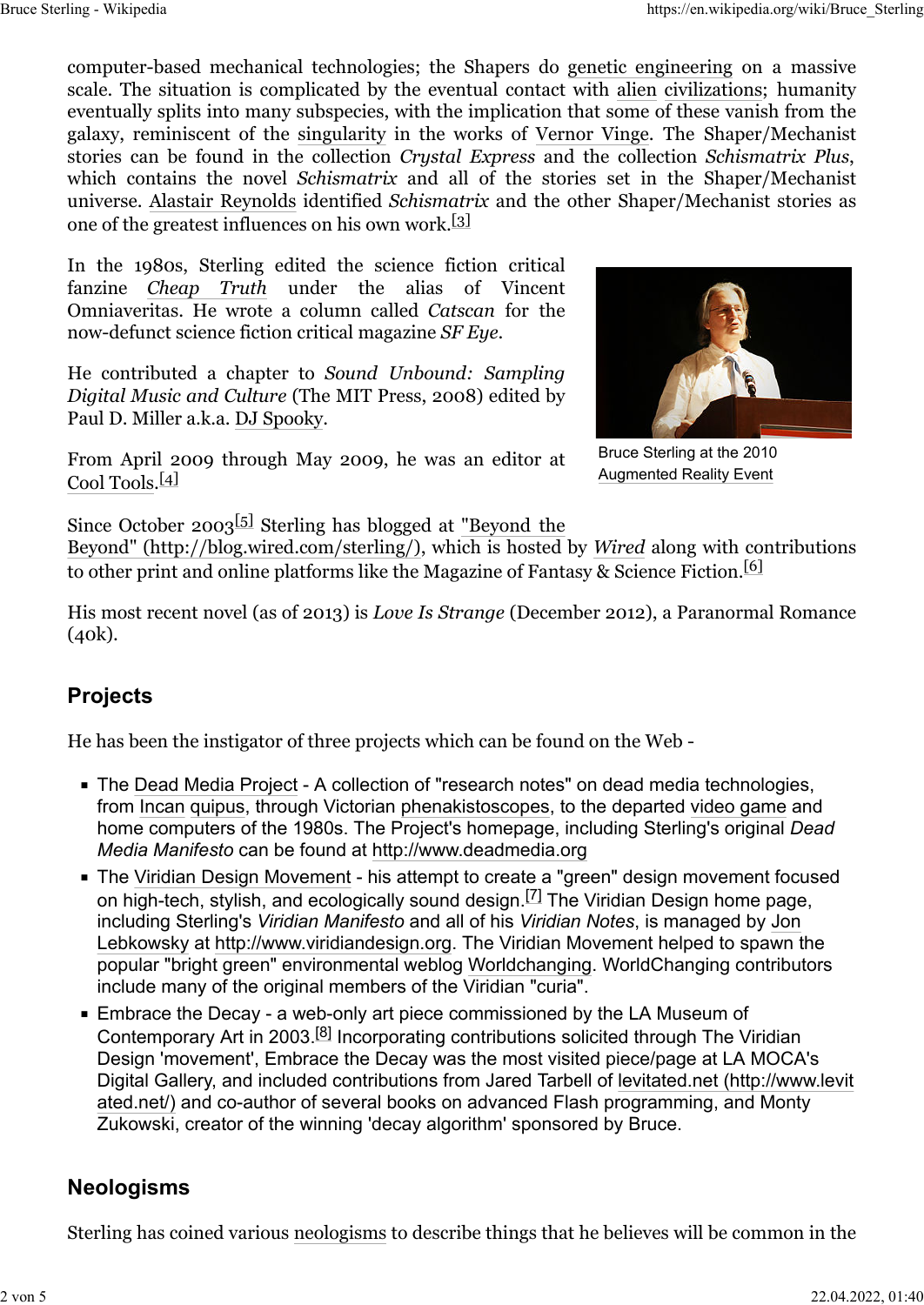future, especially items which already exist in limited numbers.

- **I.** In the December 2005 issue of *Wired* magazine, Sterling coined the term buckyjunk to refer to future, difficult-to-recycle consumer waste made of carbon nanotubes (a.k.a. buckytubes, based on buckyballs or [buckminsterfullerene\)](https://en.wikipedia.org/wiki/Fullerene).
- In his 2005 book S*haping Things*,<sup>[9]</sup> he coined the term [design fiction](https://en.wikipedia.org/wiki/Design_fiction) which refers to a type of speculative design which focuses on [world building.](https://en.wikipedia.org/wiki/World_building)
- In July 1989, in *SF Eye #5*, he was the first to use the word "[slipstream"](https://en.wikipedia.org/wiki/Slipstream_(genre)) to refer to a type of speculative fiction between traditional science fiction and fantasy and mainstream literature.
- **I.** In December 1999 he coined the term "Wexelblat disaster", for a disaster caused when a natural disaster triggers a secondary, and more damaging, failure of human technology.<sup>[\[10\]](https://en.wikipedia.org/wiki/Bruce_Sterling#cite_note-10)</sup>
- In August 2004, he suggested a type of technological device (he called it "[spime"](https://en.wikipedia.org/wiki/Spime)) that, through pervasive [RFID](https://en.wikipedia.org/wiki/RFID) and [GPS](https://en.wikipedia.org/wiki/GPS) tracking, can track its history of use and interact with the world.<sup>[\[11\]](https://en.wikipedia.org/wiki/Bruce_Sterling#cite_note-11)</sup>
- He discussed and expanded on [Sophia Al Maria](https://en.wikipedia.org/wiki/Sophia_Al_Maria)'s neologism "Gulf Futurism" in his column for *Wired* magazine, "Beyond The Beyond" [\[12\]](https://en.wikipedia.org/wiki/Bruce_Sterling#cite_note-12)

#### **Personal**

In the beginning of his childhood he lived in Galveston, Texas until his family moved to India. Sterling spent several years in India and has a fondness for [Bollywood](https://en.wikipedia.org/wiki/Bollywood) films.<sup>[13]</sup> In 1976, he graduated from the University of Texas with a degree in journalism.  $\left[14\right]$  In 1978, he was a [Dungeon Master](https://en.wikipedia.org/wiki/Dungeon_Master) for a [Dungeons & Dragons](https://en.wikipedia.org/wiki/Dungeons_%26_Dragons) game whose players included [Warren Spector,](https://en.wikipedia.org/wiki/Warren_Spector) who cited Sterling's game as a major inspiration for the game design of [Deus Ex.](https://en.wikipedia.org/wiki/Deus_Ex) $[15]$  In 2003 he was appointed Professor at the [European Graduate School](https://en.wikipedia.org/wiki/European_Graduate_School) where he is teaching summer intensive courses on media and design. $\left[14\right]$  In 2005, he became "visionary in residence"



Sterling at [Robofest](https://en.wikipedia.org/wiki/Robofest) '94

at [Art Center College of Design](https://en.wikipedia.org/wiki/Art_Center_College_of_Design) in [Pasadena, California.](https://en.wikipedia.org/wiki/Pasadena,_California) He lived in [Belgrade](https://en.wikipedia.org/wiki/Belgrade) with Serbian author and film-maker [Jasmina Tešanovi](https://en.wikipedia.org/wiki/Jasmina_Te%C5%A1anovi%C4%87)ć<sup>[\[16\]](https://en.wikipedia.org/wiki/Bruce_Sterling#cite_note-16)</sup> for several years, and married her in 2005. In September 2007 he moved to [Turin,](https://en.wikipedia.org/wiki/Turin) Italy.<sup>[\[17\]](https://en.wikipedia.org/wiki/Bruce_Sterling#cite_note-17)</sup> He also travels the world extensively giving speeches and attending conferences. Both Sterling and artist and musician [Florian-Ayala Fauna](https://en.wikipedia.org/wiki/Florian-Ayala_Fauna) are [sponsors](https://en.wikipedia.org/wiki/Sponsor_(commercial)) for [V. Vale'](https://en.wikipedia.org/wiki/V._Vale)s [RE/Search](https://en.wikipedia.org/wiki/RE/Search) newsletter.[\[18\]](https://en.wikipedia.org/wiki/Bruce_Sterling#cite_note-Sterling_2017-1-18)[\[19\]](https://en.wikipedia.org/wiki/Bruce_Sterling#cite_note-Sterling_2017-2-19)[\[20\]](https://en.wikipedia.org/wiki/Bruce_Sterling#cite_note-Sterling_2017-3-20)[\[21\]](https://en.wikipedia.org/wiki/Bruce_Sterling#cite_note-Sterling_2017-04-21)[\[22\]](https://en.wikipedia.org/wiki/Bruce_Sterling#cite_note-Sterling_2017-05-22)[\[23\]](https://en.wikipedia.org/wiki/Bruce_Sterling#cite_note-Sterling_2017-06-23)

#### **Awards**

- 2000 [Clarke Award](https://en.wikipedia.org/wiki/Arthur_C._Clarke_Award) winner for the novel *Distraction*[\[24\]](https://en.wikipedia.org/wiki/Bruce_Sterling#cite_note-WWE-2000-24)
- 1999 [Hayakawa Award](https://en.wikipedia.org/wiki/Hayakawa_Award) for Best Foreign Short Story winner for the novelette [Taklamakan](https://en.wikipedia.org/wiki/Taklamakan_(story))
- 1999 [Hugo Award](https://en.wikipedia.org/wiki/Hugo_Award) winner for the novelette [Taklamakan](https://en.wikipedia.org/wiki/Taklamakan_(story))
- **EX41997 [Hugo Award](https://en.wikipedia.org/wiki/Hugo_Award) winner for the novelette [Bicycle Repairman](https://en.wikipedia.org/wiki/Bicycle_Repairman)**
- 1989 [Campbell Award](https://en.wikipedia.org/wiki/John_W._Campbell_Memorial_Award_for_Best_Science_Fiction_Novel) winner for the novel *[Islands in the Net](https://en.wikipedia.org/wiki/Islands_in_the_Net)*[\[25\]](https://en.wikipedia.org/wiki/Bruce_Sterling#cite_note-WWE-1989-25)

#### **Interviews**

Sterling has been interviewed for documentaries like *[Freedom Downtime](https://en.wikipedia.org/wiki/Freedom_Downtime)*, *[TechnoCalyps](https://en.wikipedia.org/wiki/TechnoCalyps)* and *[Traceroute](https://en.wikipedia.org/wiki/Traceroute_(film))*.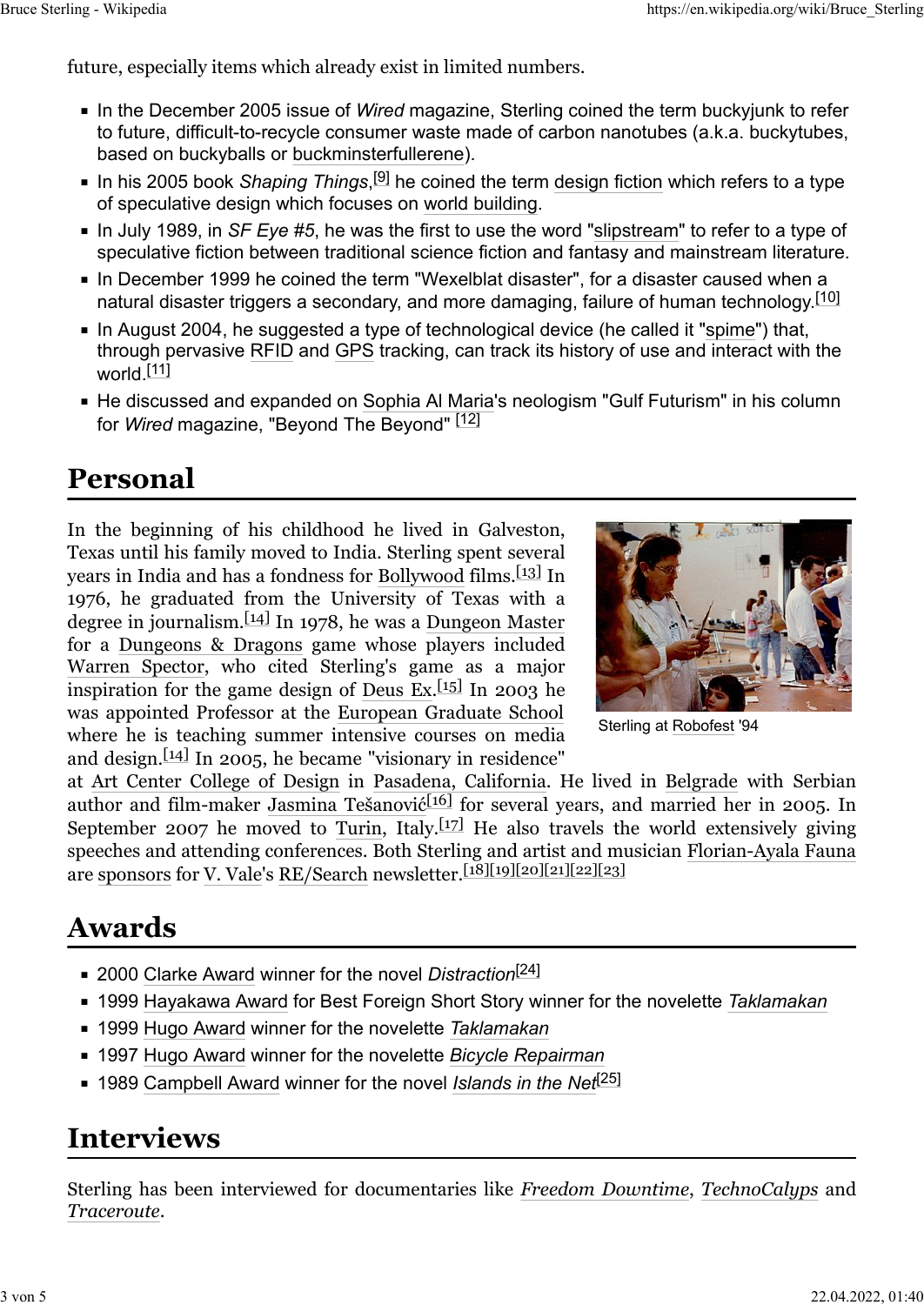# **Bibliography**

### **References**

- 1. ["Bruce Sterling | Edge.org" \(https://www.edge.org/memberbio/bruce\\_sterling\).](https://www.edge.org/memberbio/bruce_sterling) *www.edge.org*. Retrieved 2019-10-25.
- 2. Nisi Shawl (2009-02-19). ["Books | "The Caryatids": four clones need a home | Seattle Times](http://seattletimes.nwsource.com/html/books/2008758249_br22sterling.html) [Newspaper" \(http://seattletimes.nwsource.com/html/books/2008758249\\_br22sterling.html\).](http://seattletimes.nwsource.com/html/books/2008758249_br22sterling.html) Seattletimes.nwsource.com. Retrieved 2010-01-01.
- 3. ["The World According to Bruce Sterling" \(http://www.impactlab.net/2008/04/16/bruce-sterling](http://www.impactlab.net/2008/04/16/bruce-sterling-at-the-innovations-forum/) [-at-the-innovations-forum/\).](http://www.impactlab.net/2008/04/16/bruce-sterling-at-the-innovations-forum/) Impact Lab. Retrieved 4 September 2013.
- 4. ["Cool Tools: New Editor, Same Deal" \(http://www.kk.org/cooltools/archives/003672.php\).](http://www.kk.org/cooltools/archives/003672.php) Kk.org. 27 April 2009. Retrieved 2010-01-01.
- 5. ["HELLO WORLD | Beyond The Beyond" \(https://www.wired.com/beyond\\_the\\_beyond/2003/](https://www.wired.com/beyond_the_beyond/2003/10/hello_world/) [10/hello\\_world/\).](https://www.wired.com/beyond_the_beyond/2003/10/hello_world/) *[Wired.com](https://en.wikipedia.org/wiki/Wired.com)*. 2003-10-30. Retrieved 2010-01-01.
- 6. ["The Magazine of Fantasy & Science Fiction, May/June 2020" \(https://www.goodreads.com/](https://www.goodreads.com/book/show/53295430-the-magazine-of-fantasy-science-fiction-may-june-2020) [book/show/53295430-the-magazine-of-fantasy-science-fiction-may-june-2020\).](https://www.goodreads.com/book/show/53295430-the-magazine-of-fantasy-science-fiction-may-june-2020) *goodreads*. Retrieved 11 November 2021.
- 7. ["Big Picture Business" \(https://web.archive.org/web/20160314025831/http://www.bigpicture.t](https://web.archive.org/web/20160314025831/http://www.bigpicture.tv/index.php?a=224&cat=&id=83) [v/index.php?a=224&cat=&id=83\).](https://web.archive.org/web/20160314025831/http://www.bigpicture.tv/index.php?a=224&cat=&id=83) Bigpicture.tv. Archived from [the original \(http://www.bigpic](http://www.bigpicture.tv/index.php?id=83&cat=&a=224) [ture.tv/index.php?id=83&cat=&a=224\)](http://www.bigpicture.tv/index.php?id=83&cat=&a=224) on 2016-03-14. Retrieved 2012-12-09.
- 8. ["DIGITAL GALLERY: Bruce Sterling: Embrace the Decay" \(http://www.moca.org/museum/dg](http://www.moca.org/museum/dg_detail.php?&dgDetail=bsterling) [\\_detail.php?&dgDetail=bsterling\),](http://www.moca.org/museum/dg_detail.php?&dgDetail=bsterling) *moca.org*
- 9. *[Shaping Things](https://mitpress.mit.edu/books/shaping-things)* [\(https://mitpress.mit.edu/books/shaping-things\).](https://mitpress.mit.edu/books/shaping-things) *MIT Press*. Mediaworks Pamphlets. MIT Press. 7 October 2005. [ISBN](https://en.wikipedia.org/wiki/ISBN_(identifier)) [9780262195331.](https://en.wikipedia.org/wiki/Special:BookSources/9780262195331) Retrieved 2016-09-30.
- 10. ["Viridian Note 00120: Viridian Disasters \(Storms in France\)" \(http://www.viridiandesign.org/n](http://www.viridiandesign.org/notes/101-125/00120.html) [otes/101-125/00120.html\).](http://www.viridiandesign.org/notes/101-125/00120.html) Viridiandesign.org. 1999-12-27. Retrieved 2010-01-01.
- 11. "Viridian Note" (http://www.viridiandesign.org/notes/401-450/00422 the spime.html). Viridiandesign.org. Retrieved 2010-01-01.
- 12. Bruce SterlingEmail Author (1999-12-07). ["Gulf Futurism | Beyond The Beyond" \(https://ww](https://www.wired.com/beyond_the_beyond/2012/11/gulf-futurism/) [w.wired.com/beyond\\_the\\_beyond/2012/11/gulf-futurism/\).](https://www.wired.com/beyond_the_beyond/2012/11/gulf-futurism/) *Wired.com*. Retrieved 2012-12-09.  $\{$ [{cite web}](https://en.wikipedia.org/wiki/Template:Cite_web)}: | author= has generic name [\(help\)](https://en.wikipedia.org/wiki/Help:CS1_errors#generic_name)
- 13. ["Shapeways interviews Bruce Sterling Shapeways Blog on 3D Printing News & Innovation"](http://www.shapeways.com/blog/archives/370-Shapeways-interviews-Bruce-Sterling.html) [\(http://www.shapeways.com/blog/archives/370-Shapeways-interviews-Bruce-Sterling.html\).](http://www.shapeways.com/blog/archives/370-Shapeways-interviews-Bruce-Sterling.html) Shapeways.com. 2010-02-05. Retrieved 2012-12-09.
- 14. ["Bruce Sterling The European Graduate School" \(https://egs.edu/faculty/bruce-sterling\).](https://egs.edu/faculty/bruce-sterling) *egs.edu*. Retrieved 2019-10-25.
- 15. ["The Designer of 'Deus Ex' Explains How It Was Born Out of ' Dungeons & Dragons'](https://www.vice.com/en/article/ez3bye/the-designer-of-deus-ex-explains-how-it-was-born-out-of-dungeons-and-dragons) [" \(http](https://www.vice.com/en/article/ez3bye/the-designer-of-deus-ex-explains-how-it-was-born-out-of-dungeons-and-dragons) [s://www.vice.com/en/article/ez3bye/the-designer-of-deus-ex-explains-how-it-was-born-out-of](https://www.vice.com/en/article/ez3bye/the-designer-of-deus-ex-explains-how-it-was-born-out-of-dungeons-and-dragons) [-dungeons-and-dragons\).](https://www.vice.com/en/article/ez3bye/the-designer-of-deus-ex-explains-how-it-was-born-out-of-dungeons-and-dragons) *www.vice.com*. Retrieved 2021-06-05.
- 16. ["Life Doesn't Lack for Variety | Beyond the Beyond from Wired.com" \(http://blog.wired.com/s](http://blog.wired.com/sterling/2005/11/life_doesnt_lac.html) [terling/2005/11/life\\_doesnt\\_lac.html\).](http://blog.wired.com/sterling/2005/11/life_doesnt_lac.html) Blog.wired.com. 2005-11-19. Retrieved 2010-01-01.
- 17. ["Putting people first » Bruce Sterling moving to Torino, Italy" \(http://www.experientia.com/blo](http://www.experientia.com/blog/bruce-sterling-moving-to-torino-italy/) [g/bruce-sterling-moving-to-torino-italy/\).](http://www.experientia.com/blog/bruce-sterling-moving-to-torino-italy/) Experientia.com. 2007-11-19. Retrieved 2010-01-01.
- 18. Sterling, Bruce (September 30, 2017). ["V. Vale's RE/Search newsletter #165" \(https://www.w](https://www.wired.com/beyond-the-beyond/2017/09/v-vales-research-newsletter-165/) [ired.com/beyond-the-beyond/2017/09/v-vales-research-newsletter-165/\).](https://www.wired.com/beyond-the-beyond/2017/09/v-vales-research-newsletter-165/) *[Wired](https://en.wikipedia.org/wiki/Wired_(magazine))*. [Condé](https://en.wikipedia.org/wiki/Cond%C3%A9_Nast) [Nast.](https://en.wikipedia.org/wiki/Cond%C3%A9_Nast) Retrieved 14 October 2017.